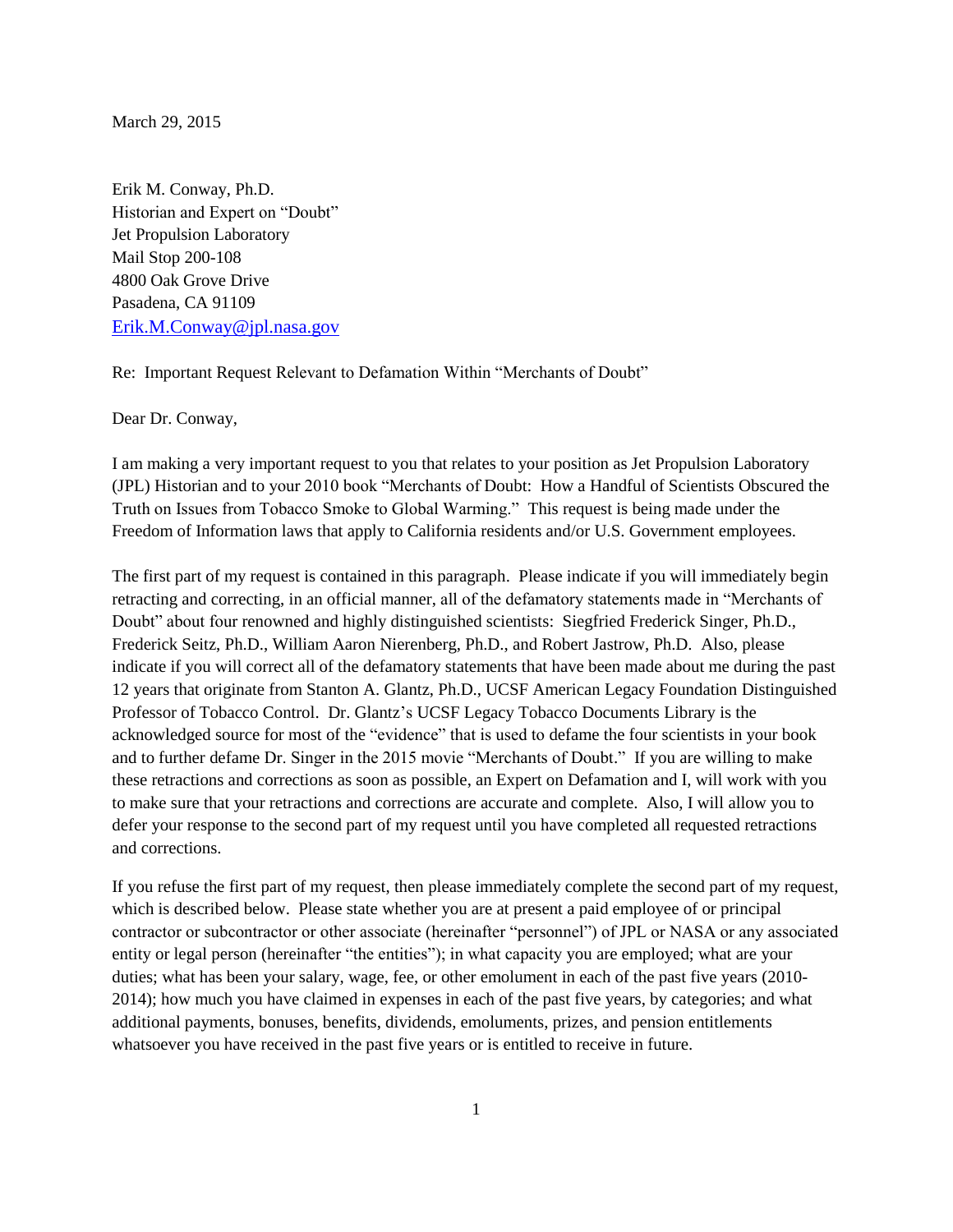If you are no longer personnel of any of the above entities, please state when you ceased to be personnel and why, and what rules each of the entities has in relation to the use of those entities' names or facilities by you as former personnel of the entities or any of them.

Please state all of the academic qualifications that you hold, specifying the institutions awarding the qualifications and the dates, and describe the steps JPL took to verify those qualifications before engaging you.

Please state whether you have been notified that a formal complaint has been filed against you under the provisions of the Caltech Code of Conduct. If so notified, what did the JPL Ethics Office tell you about this complaint and what did you tell this office about your 2010 book "Merchants of Doubt" and its relationship to your duties as JPL Historian.

Please provide details of the scientific evidence, if any, in support of your assertion, made in your April 12, 2012 JPL slide presentation "The U.S. Media and Climate Confusion" [\(http://www.jpl.nasa.gov/education/pdfs/conway\\_GHG.pdf\)](http://www.jpl.nasa.gov/education/pdfs/conway_GHG.pdf), that "most climate scientists have agreed" that "humans are the *main* cause", as opposed to *a* cause, of the [0.3 K] warming of the Earth since the early 1990s.

Are you aware of the natural variability of global temperatures? If so, on the basis of what scientific evidence (other than that of an imagined "scientific consensus") do you consider a warming of 0.3 K over a quarter of a century to fall out of the known and inferred bounds of natural variability?

Are you aware that the *argumentum ad populum* and the *argumentum ad verecundiam* (the arguments respectively from head-count and from authority) were excoriated 2350 years ago by Aristotle as instances of common logical fallacies in which, *a priori,* the premises do not validly entail any conclusion?

Please state each of the propositions to which you imagine supporters of the "expert consensus" about global warming mentioned at the same reference adhere. How do you define that "expert consensus"? What evidence (other than that of an imagined "scientific consensus") do you have that each of the propositions to which you think supporters of the "expert consensus" adhere is objectively true?

Please state whether and on what grounds your slide presentation referenced herein falls within your JPL remit, and, if not, why the presentation is hosted on JPL's server.

Please state whether your slide presentation is chiefly political rather than scientific or historical in character and is, therefore, not only outside your JPL remit but also a breach of the general civil service principle or of any relevant rules of any of the entities debarring personnel funded from taxpayers' funds or operating at or in association with entities receiving taxpayers' funds from using publicly-funded time or facilities to promote a particular partisan political viewpoint or agenda, and, if so, why the offending presentation continues to be hosted on JPL's server.

Please supply copies of all relevant ethics rules of any of the entities by which you are bound, and particularly (but without limitation) any ethics rules touching upon your obligations not to publish using your JPL title or any medium of information under the control of any of the entities any scientific or other